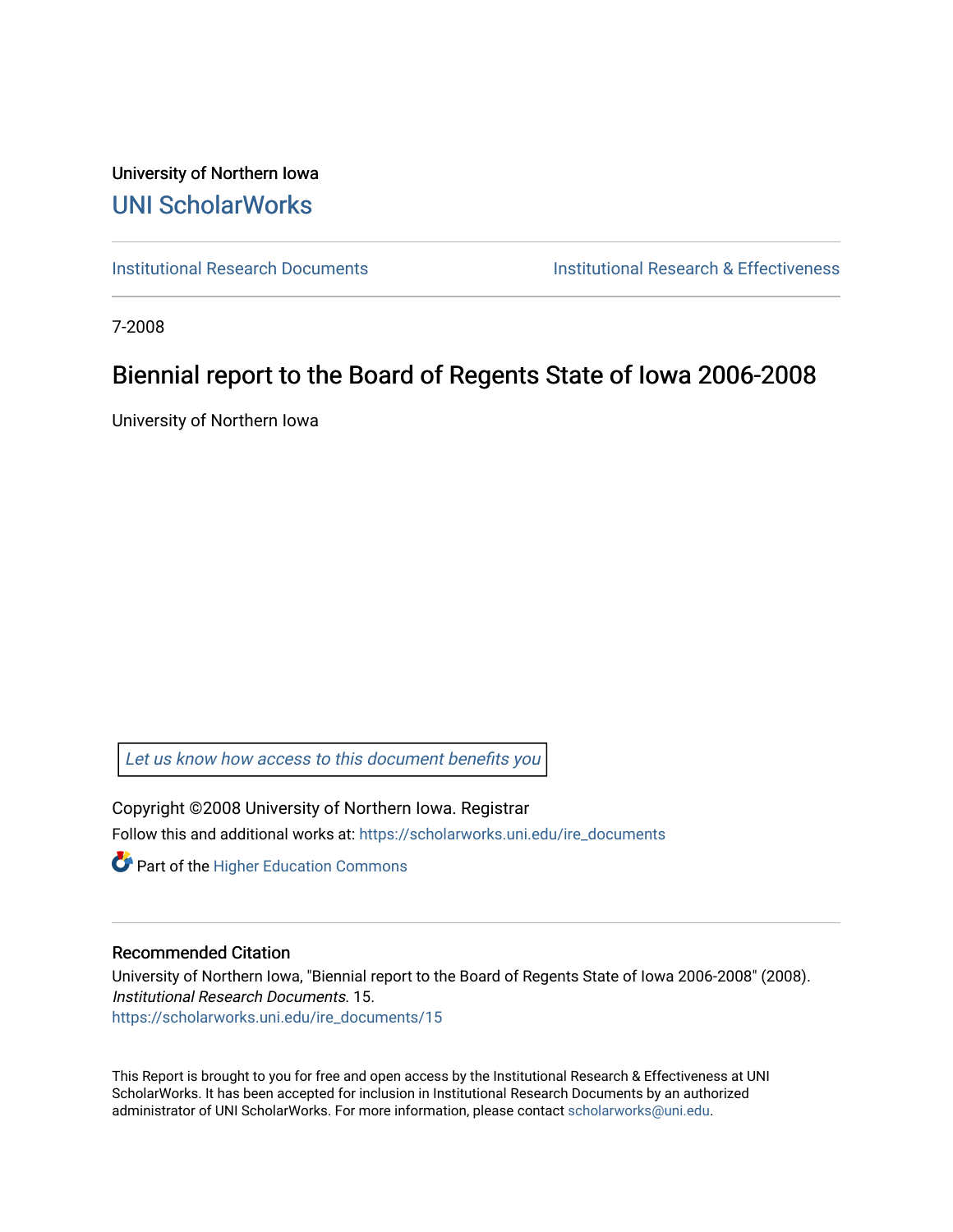# **UNIVERSITY OF NORTHERN IOWA**

BIENNIAL REPORT

## TO THE

## BOARD OF REGENTS

## STATE OF IOWA

2006-2008

**PHILIP L. PATTON UNIVERSITY REGISTRAR JULY 2008**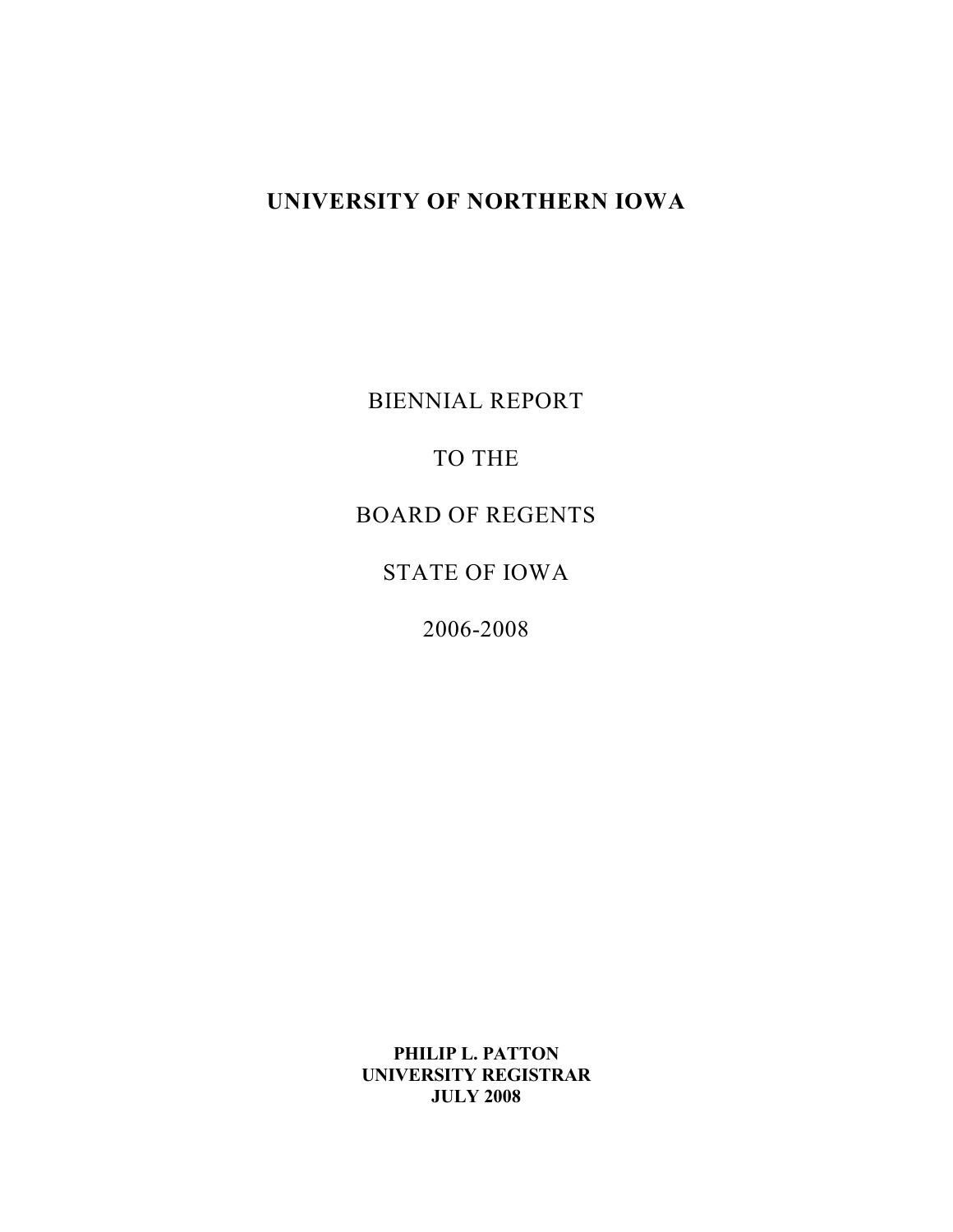## **CUMULATIVE ENROLLMENT 2006/2007**

## A Summary of Different Individuals Enrolled During the Year

|    |                                                                                                                        | 2006/07 | Academic Year<br>Fall & Spring Semesters |       | Full Year<br>Summer 2006<br>Fall & Spring 2006/07 |       |       |
|----|------------------------------------------------------------------------------------------------------------------------|---------|------------------------------------------|-------|---------------------------------------------------|-------|-------|
|    |                                                                                                                        | Men     | Women                                    | Total | Men                                               | Women | Total |
|    | Grand total of all students*                                                                                           |         |                                          |       | 6482                                              | 9609  | 16091 |
|    | Total of all students of college grade                                                                                 |         |                                          |       | 6297                                              | 9430  | 15727 |
| Ι. | All students in residence of college grade                                                                             | 5671    | 7971                                     | 13642 | 6201                                              | 9267  | 15468 |
|    | <b>Graduate Students</b>                                                                                               | 706     | 1475                                     | 2181  | 899                                               | 2068  | 2967  |
|    | Undergraduate Students                                                                                                 | 4965    | 6496                                     | 11461 | 5302                                              | 7199  | 12501 |
| П. | *Students not in residence of college grade<br>*Duplicates subtracted from students in residence - correspondence only |         |                                          |       | 96                                                | 163   | 259   |
|    | #Correspondence Students                                                                                               |         |                                          |       | 163                                               | 305   | 468   |
|    | #Extension Classes                                                                                                     |         |                                          |       | 642                                               | 1929  | 2571  |
|    | #Duplicates Not Subtracted                                                                                             |         |                                          |       |                                                   |       |       |
|    | III. Students in residence, not of college grade<br>(Price Laboratory School)                                          |         |                                          |       | 185                                               | 179   | 364   |

*\*Duplicates subtracted*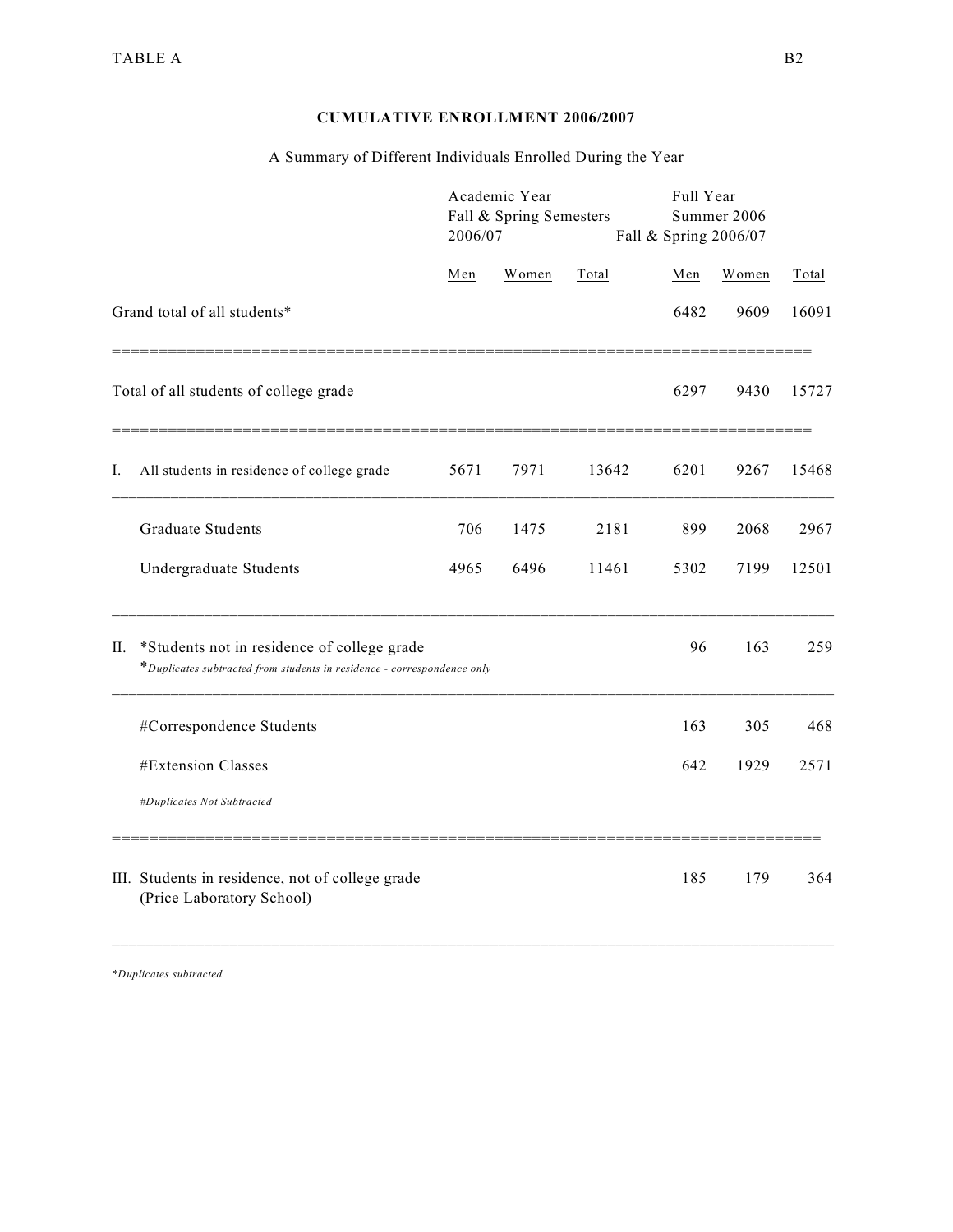## **CUMULATIVE ENROLLMENT 2007/2008**

## A Summary of Different Individuals Enrolled During the Year

|    |                                                                                                  | 2007/08 | Academic Year<br>Fall & Spring Semesters |       | Full Year<br>Summer 2007<br>Fall & Spring 2007/08 |       |       |
|----|--------------------------------------------------------------------------------------------------|---------|------------------------------------------|-------|---------------------------------------------------|-------|-------|
|    |                                                                                                  | Men     | Women                                    | Total | Men                                               | Women | Total |
|    | Grand total of all students*                                                                     |         |                                          |       | 6762                                              | 9925  | 16687 |
|    | Total of all students of college grade                                                           |         |                                          |       | 6580                                              | 9729  | 16309 |
| Ι. | All students in residence of college grade                                                       | 5873    | 8074                                     | 13947 | 6457                                              | 9554  | 16011 |
|    | <b>Graduate Students</b>                                                                         | 782     | 1482                                     | 2264  | 1020                                              | 2195  | 3215  |
|    | Undergraduate Students                                                                           | 5091    | 6592                                     | 11683 | 5437                                              | 7359  | 12796 |
| П. | *Students not in residence of college grade<br>*Duplicates subtracted from students in residence |         |                                          |       | 123                                               | 175   | 298   |
|    | #Correspondence Students                                                                         |         |                                          |       | 193                                               | 342   | 535   |
|    | #Extension Classes                                                                               |         |                                          |       | 776                                               | 2066  | 2842  |
|    | #Duplicates Not Subtracted                                                                       |         |                                          |       |                                                   |       |       |
|    | III. Students in residence, not of college grade<br>(Price Laboratory School)                    |         |                                          |       | 182                                               | 196   | 378   |

*\*Duplicates subtracted*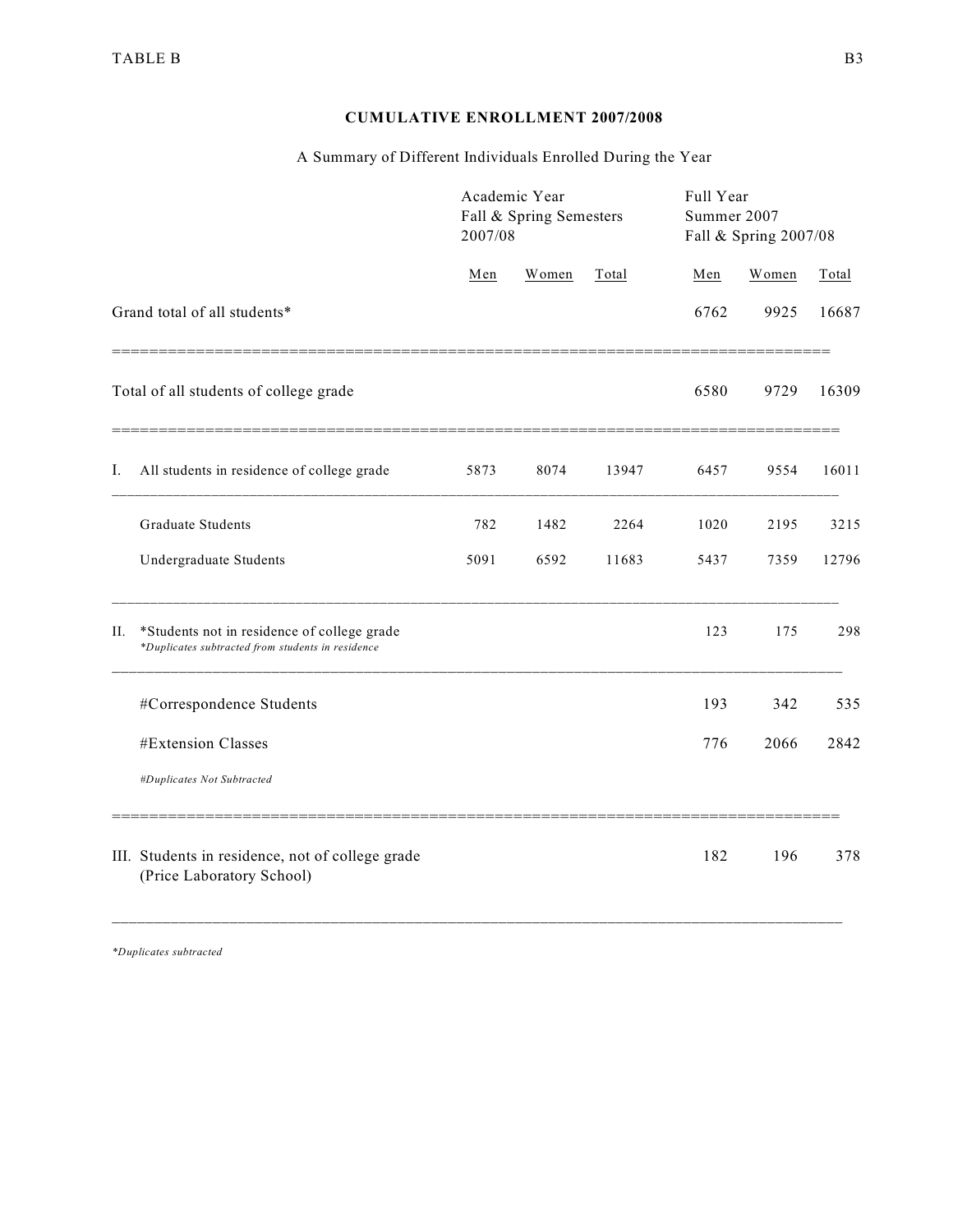### **RESIDENCE ENROLLMENT BY SESSIONS**

### Counted at the end of the second week of the semester and the final enrollment of the summer session

### College Grade Only

|                      | Men  | Women | Total |
|----------------------|------|-------|-------|
| Summer Session 2006  | 1704 | 3385  | 5089  |
| Fall Semester 2006   | 5136 | 7124  | 12260 |
| Spring Semester 2007 | 4814 | 6704  | 11518 |
|                      |      |       |       |
| Summer Session 2007  | 1776 | 3687  | 5463  |
| Fall Semester 2007   | 5320 | 7289  | 12609 |
| Spring Semester 2008 | 4983 | 6785  | 11768 |
|                      |      |       |       |

### TABLE D

### **FULL-TIME EQUIVALENCY ENROLLMENT**

Computation is based upon an agreement between the three state universities and the Board of Regents, State of Iowa. The total hours for which all students are enrolled at the end of the second week (effective Fall 2004) of Fall and Spring semesters and the final enrollment of the summer session are determined. These are added together to determine the total hours for the year. Undergraduate hours are divided by 30 and graduate hours by 18 to determine a full-time equivalent.

|                |          | Academic Year | Full Year |            |  |
|----------------|----------|---------------|-----------|------------|--|
|                | Semester | Full-time     | Semester  | Full-time  |  |
|                | Hours    | Equivalent    | Hours     | Equivalent |  |
| 2006/07        |          |               |           |            |  |
| Undergraduates | 277,649  | 9,255         | 299,923   | 9,997      |  |
| Graduates      | 21,610   | 1,201         | 28,847    | 1,603      |  |
|                | 299,259  | 10,456        | 328,770   | 11,600     |  |
| 2007/08        |          |               |           |            |  |
| Undergraduates | 283,084  | 9,436         | 305,862   | 10,195     |  |
| Graduates      | 22,324   | 1,240         | 29,996    | 1,666      |  |
|                | 305,408  | 10,676        | 335,858   | 11,861     |  |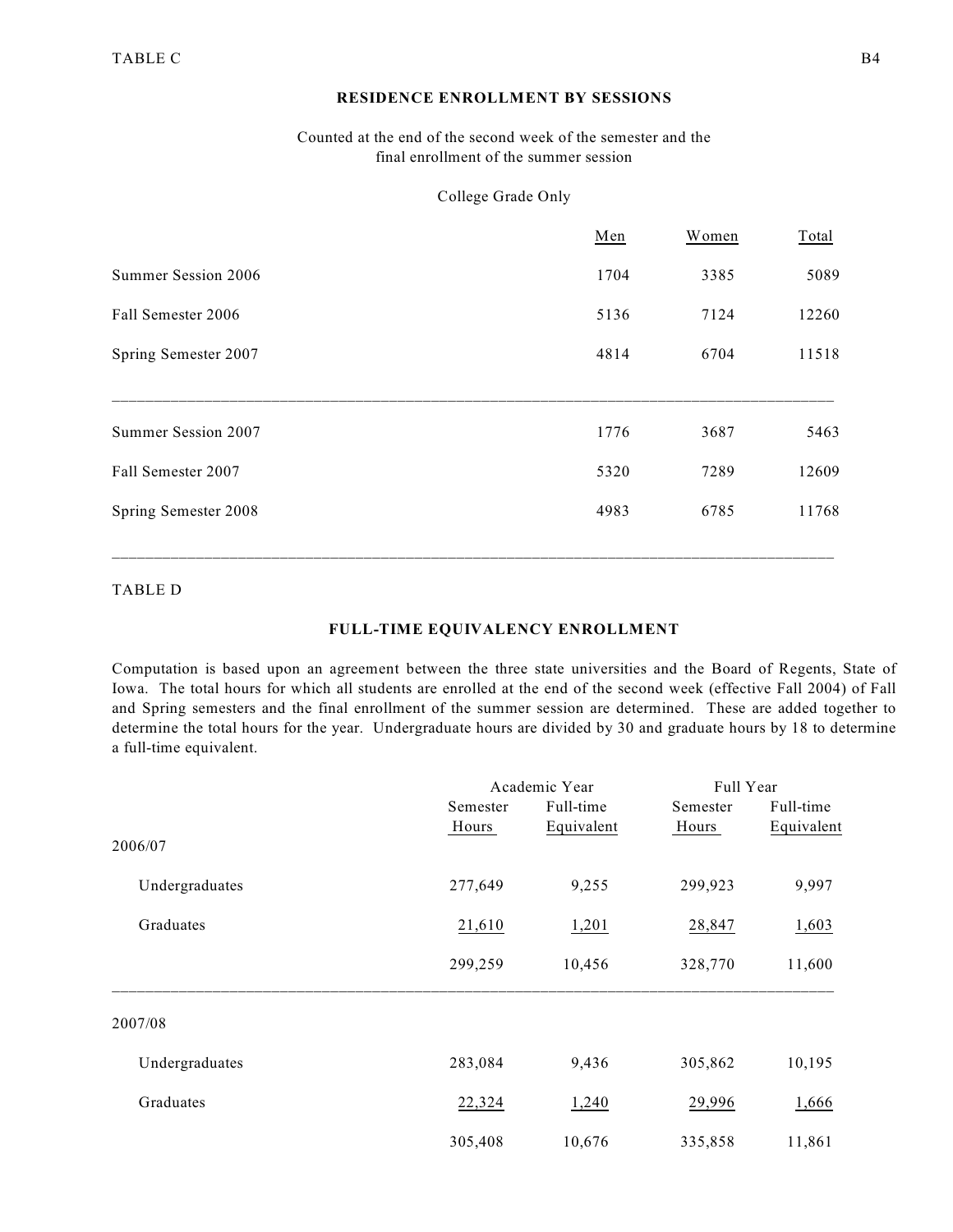#### **DEGREES AWARDED**

|                                                  | 1906-2008      | 2006-07          | 2007-08          |
|--------------------------------------------------|----------------|------------------|------------------|
| All Degrees of Collegiate Grade                  | 113,013        | 2,748            | 2,720            |
| Degrees now being offered:                       |                |                  |                  |
| Doctor of Industrial Technology (1978-)          | 90             |                  | 1                |
| Doctor of Education (1986-)                      | 161            | 8                | 15               |
| Specialist in Education (1961-)                  | 294            | 10               | $\overline{9}$   |
| Specialist (1970-2006)                           | 7              | $\mathbf{0}$     | $\mathbf{0}$     |
| Master of Arts in Education (1952-)              | 5,800          | 129              | 119              |
| Master of Arts (1965-)                           | 7,499          | 231              | 208              |
| Master of Accounting (2002-)                     | 98             | 11               | 23               |
| Master of Business Administration (1976-)        | 787            | 35               | 42               |
| Master of Music (1977-)                          | 251            | 13               | 22               |
| Master of Philosophy (1991-1993)                 | 3              | $\boldsymbol{0}$ | $\mathbf{0}$     |
| Master of Public Policy (1991-)                  | 111            | 11               | 16               |
| Master of Science (1994-)                        | 167            | 10               | 10               |
| Master of Social Work (2002-)                    | 190            | 31               | 29               |
| Professional Science Master's (2006-)            | 5              |                  | 5                |
| Bachelor of Arts-Teaching (1933-)                | 41,910         | 453              | 442              |
| Bachelor of Arts-Liberal Arts (1962-)            | 48,380         | 1,695            | 1,679            |
| Bachelor of Technology (1970-1996)               | 771            | $\mathbf{0}$     | $\boldsymbol{0}$ |
| Bachelor of Music (1970-)                        | 750            | 19               | 14               |
| Bachelor of Fine Arts (1978-)                    | 315            | 8                | 8                |
| Bachelor of Liberal Studies (1976-)              | 400            | 20               | 14               |
| Bachelor of Science (1986-)                      | 1,121          | 64               | 64               |
| Discontinued Degrees*                            |                |                  |                  |
| Bachelor of Arts in Education (1906-1933)        | 2,886          |                  |                  |
| Bachelor of Science in Education (1907-1933)     | 487            |                  |                  |
| Bachelor of Science in Special Lines (1933-1941) | 485            |                  |                  |
| <b>Bachelor of Science</b>                       | $\overline{2}$ |                  |                  |
| Master of Didactics (1905-1930)**                | 43             |                  |                  |

*\*Degrees offered before 1906 were not based upon four years of college after graduation from an accredited high school and are not included as standard degrees.*

*\*\*Awarded to holders of a baccalaureate, but not necessarily based on a fifth year of study.*

*Diplomas issued by the Iowa State Normal School have never been fully analyzed to determine the number which were issued of college grade. From 1909-1954, Iowa State Teachers College awarded 14,689 diplomas based on two or more years of standard college work. The last of these curricula was discontinued in 1954.*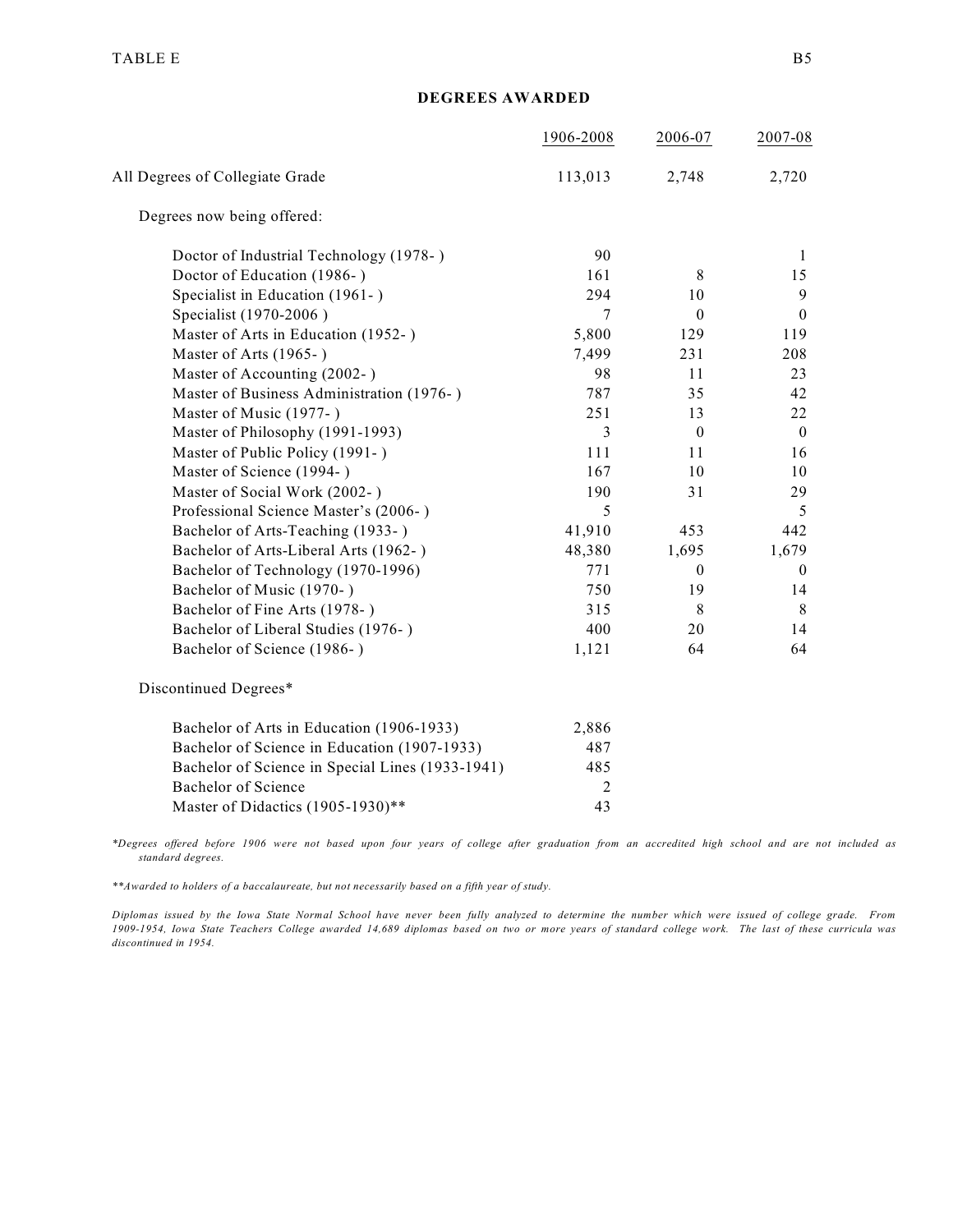| PROGRAM CERTIFICATES AWARDED                                                     |                         |                  |                        |
|----------------------------------------------------------------------------------|-------------------------|------------------|------------------------|
|                                                                                  | 1975-08                 | 2006-07          | 2007-08                |
| Advanced Studies in Educ. Admin. (1991-1998)                                     | 57                      | $\boldsymbol{0}$ | $\boldsymbol{0}$       |
| Advanced Studies in Educ. Leadership (1998-2000)                                 | 19                      | 0                | 0                      |
| Artist Diploma I (2002-)                                                         | 3                       | $\boldsymbol{0}$ | 0                      |
| Artist Diploma II (2002-)                                                        | $\mathbf{1}$            | $\mathbf{0}$     | $\mathbf{0}$           |
| Cartography & Geographic Info Systems (1982-)                                    | 167                     | 4                | 4                      |
| Computer Applications (1996-)                                                    | 107                     | 12               | 12                     |
| Conflict Resolution (1994-)                                                      | 45                      | 11               | 11                     |
| Criminology                                                                      | 1                       | $\mathbf{0}$     | $\boldsymbol{0}$       |
| Adv. Studies: Educational Leadership:Principalship (2000-)                       | 46                      | 13               | 5                      |
| Adv. Studies: Educational Leadership: Superintendency (2000-)                    | 73                      | 9                | 9                      |
| Entrepreneurship (2004-)                                                         | 7                       | 4                | 3                      |
| Environmental Health (2002-)                                                     | 9                       | 1                | 1                      |
| Financial Analysis (2002-)                                                       | $\overline{4}$          | $\boldsymbol{0}$ | 1                      |
| Gerontology (1980-2008)                                                          | 109                     | $\boldsymbol{0}$ | 3                      |
| Global Health (2000-2004)                                                        | 25                      | $\boldsymbol{0}$ | 0                      |
| Global Health & Health Disparities (2006-)                                       | 10                      | 3                | 7                      |
| Global Health/Culturally Comp Health Care (2004-)                                | 13<br>40                | $\boldsymbol{0}$ | $\boldsymbol{0}$<br>23 |
| Industrial & Organizational Psychology (2004-)<br>International Business (1990-) | 351                     | 6<br>15          | 15                     |
| International Commerce (1983-)                                                   | 7                       | $\boldsymbol{0}$ | $\boldsymbol{0}$       |
| Latin American Studies (1976-1996)                                               | 2                       | $\mathbf{0}$     | $\mathbf{0}$           |
| Leadership Development (1991-1996)                                               | 18                      | $\mathbf{0}$     | $\mathbf{0}$           |
| Long Term Care (1998-2008)                                                       | 1                       | $\boldsymbol{0}$ | $\mathbf{0}$           |
| Marketing Research & Consulting (2000-)                                          | 11                      | 1                | $\mathbf{0}$           |
| Modern Languages                                                                 |                         |                  |                        |
| French, Bilingual (1975-1998)                                                    | 12                      | $\boldsymbol{0}$ | $\boldsymbol{0}$       |
| French Language Studies (1998-)                                                  | 20                      | 4                | 1                      |
| German, Bilingual (1990-1998)                                                    | 1                       | $\boldsymbol{0}$ | 0                      |
| German Language Studies (1998-)                                                  | 18                      | $\boldsymbol{0}$ | 6                      |
| Portuguese, Bilingual (1985-1998)                                                | 29                      | $\mathbf{0}$     | $\mathbf{0}$           |
| Portuguese Language Studies (1998-)                                              | 11                      | $\boldsymbol{0}$ | $\mathbf{0}$           |
| Portuguese Studies (2000-)                                                       | 8                       | 3                | 3                      |
| Russian, Bilingual (1985-1998)                                                   | 3                       | $\boldsymbol{0}$ | $\mathbf{0}$           |
| Russian Language Studies (1998-)                                                 | $\overline{2}$          | $\boldsymbol{0}$ | 0                      |
| Spanish, Bilingual (1975-1998)                                                   | 58                      | $\boldsymbol{0}$ | 0                      |
| Spanish Language Studies (1998-)                                                 | 56                      | 7                | 4                      |
| Hispanic & Portuguese Studies (2002-)                                            | $\mathbf{1}$            | $\boldsymbol{0}$ | 1                      |
| Spanish for Special Purposes (2004-)                                             | 1                       | $\boldsymbol{0}$ | 1                      |
| Translation/Interpretation, French (1975-)                                       | $\overline{\mathbf{c}}$ | 1                | 0                      |
| Translation/Interpretation, German (1975-)                                       | 3                       | 0                | 0                      |
| Translation/Interpretation, Spanish (1975-)                                      | 54                      | 2                | 4                      |
| Non-Profit Management & American Humanics (2006-)                                | 11                      | 10               | 1                      |
| Nursing Home Administration (1994-1998)                                          | 4                       | 0                | 0                      |
| Outdoor Pursuits (1998-2000)<br>Outdoor Recreation (2000-)                       | 6<br>20                 | 0<br>0           | 0<br>0                 |
| Public History (2002-)                                                           | 12                      | 4                | 1                      |
| Public Speaking (2000-)                                                          | 1                       | 1                | 0                      |
| School-Age Care Leadership (2003-)                                               | 120                     | 20               | 13                     |
| Skills in Social Research (1987-)                                                | 5                       | 0                | $\boldsymbol{0}$       |
| Social Work (1990-)                                                              | 1,653                   | 50               | 65                     |
| Substance Abuse Counseling (1984-)                                               | 105                     | 5                | 5                      |
| Training and Development in Business (1983-)                                     | 139                     | $\mathbf{0}$     | 2                      |
| Tourism (1994-)                                                                  | 189                     | 6                | 4                      |
| Youth Agency Administration (1990-2006)                                          | 43                      | 4                | $\mathbf{0}$           |
| Youth Development in Religious Settings (2002-)                                  | 7                       | 2                | 1                      |
| Totals                                                                           | 3720                    | 198              | 206                    |
|                                                                                  |                         |                  |                        |